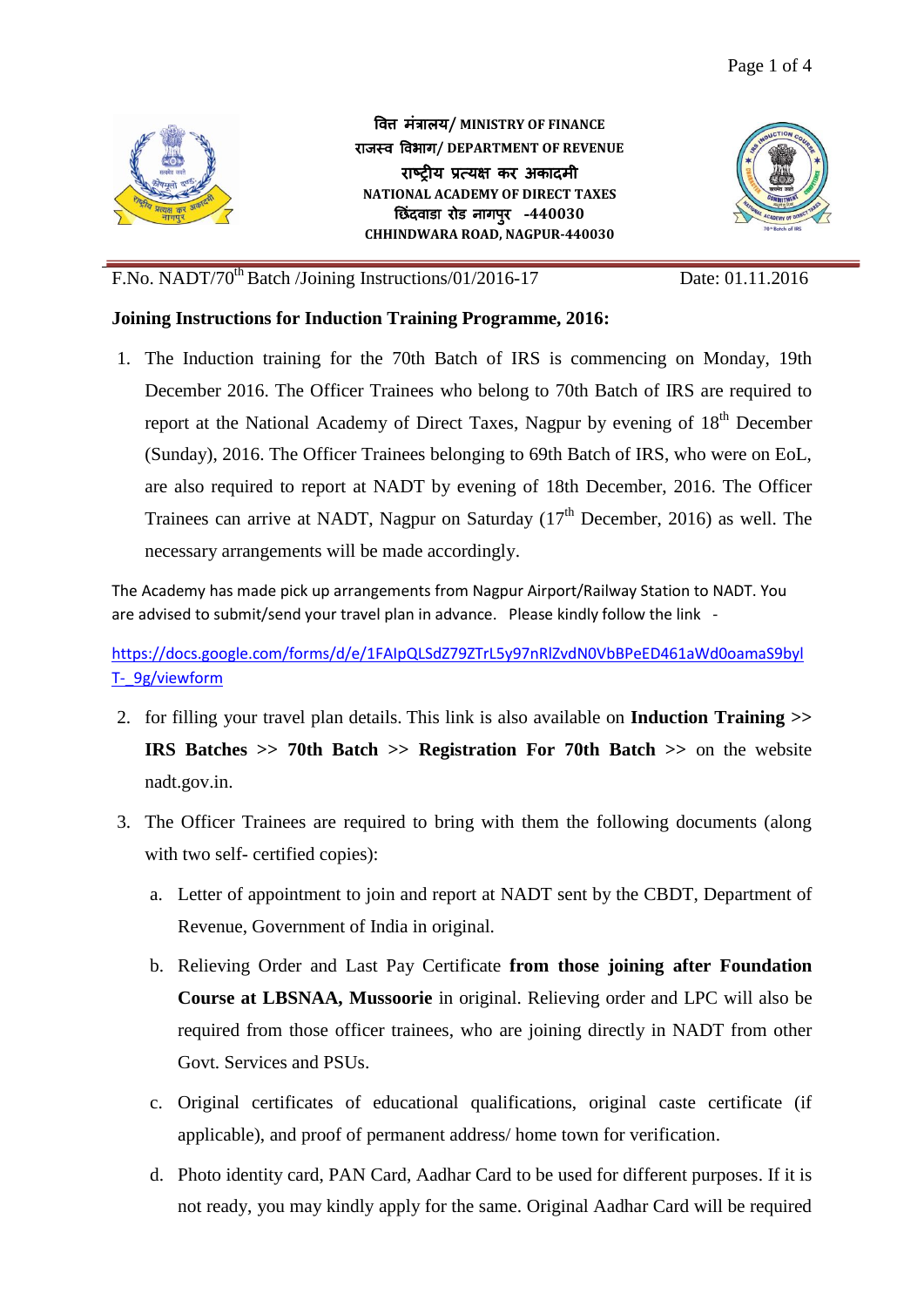for entry in service –book and for various other purpose is, therefore, Officer Trainees should ensure that they bring original copy of Aadhar Card in the Academy at the time of joining. Dates of Birth Certificates of parents in case parents are claimed as dependent family members of the officer trainee for Central Government Heath Scheme (CGHS). Proof for Age/Date of Birth of parents can be PAN Card/Adhaar Card/Voter ID/Ration Card etc.

- e. 2 postcard size and 20 passport size (colour, front faced) photographs with officer trainee's name written in Capital on reverse of each photograph. You may bring extra copies for other personal needs viz., opening a bank account, obtaining a new mobile connection etc.
- f. Four group photographs (Not to be too large and may be a little larger than the passport size) of officer trainee along with dependant family members for CGHS (if applicable). In addition to this, four individual photographs of the dependant family members would also be required.
- g. Original documents, tickets, etc in support of the reimbursement claims or settlement of advances availed (if applicable).
- 4. The Officer Trainees may receive their first salary only in the first week of February 2017. Hence, the officer trainees may bring sufficient money with him/her to cover their personal expenses and an additional amount of Rs.35000/-to pay for various deposits/ advances like Mess Advance, Security Deposits for Societies/Clubs, Voluntary contribution to Welfare Fund as well as to purchase Track Suits, Bandgala, Sarees, Sneakers, T-shirts, and Shorts etc from NADT Souvenir shop. Please kindly follow the link-

[https://docs.google.com/forms/d/e/1FAIpQLScgcFV0biiiBpMaIh3GF\\_F6qB5Uc38SAQ](https://docs.google.com/forms/d/e/1FAIpQLScgcFV0biiiBpMaIh3GF_F6qB5Uc38SAQgghM8usjT1q8M5Nw/viewform) [gghM8usjT1q8M5Nw/viewform](https://docs.google.com/forms/d/e/1FAIpQLScgcFV0biiiBpMaIh3GF_F6qB5Uc38SAQgghM8usjT1q8M5Nw/viewform)

- 5. for filling online bio-data form details. This link is also available on **Induction Training >> IRS Batches >> 70th Batch >> Registration For 70th Batch >>** on the website nadt.gov.in. The same is to be filled by 1<sup>st</sup> December, 2016. Please note that **this is a mandatory activity and must be done prior to your arrival at NADT.**
- 6. Every Officer Trainee is required to furnish, immediately on joining IRS, various forms and returns of movable & immovable property in the prescribed format (available for perusal on nadt.gov.in). The Officer Trainees are requested to go through these forms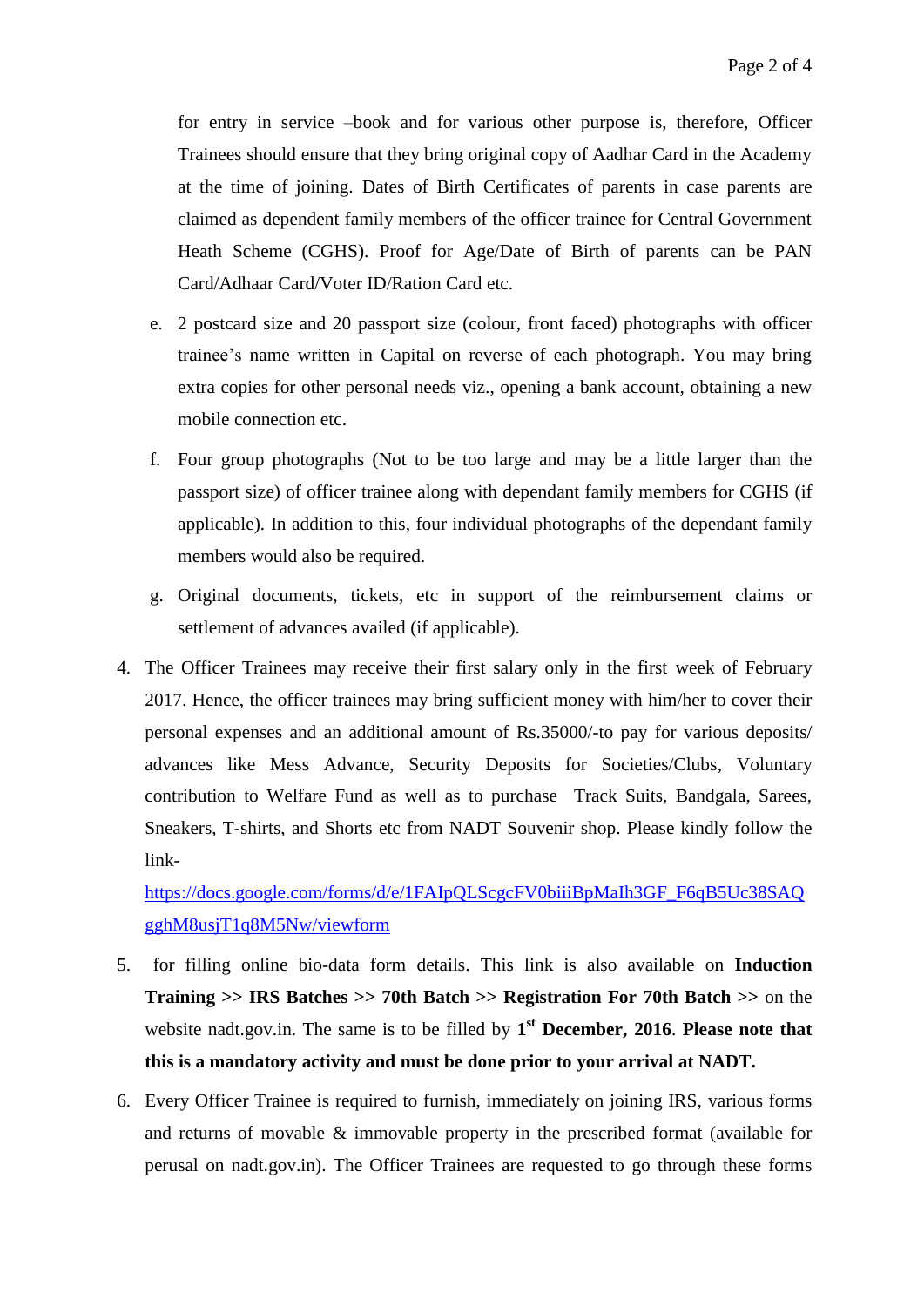and collect the necessary documents so that these forms may be submitted to the Academy immediately at the time of joining.

- 7. The Officer Trainees are expected to be well groomed, neatly attired and not present an unkempt or untidy appearance at any time. The Officer Trainees are advised to bring the following items along with them:
	- a. Gentlemen officer trainees, who had undergone Foundation Course at LBSNAA, Mussoorie may bring their black bandgala suit, black formal shoes. The gentlemen officer trainees who are reporting at NADT directly are also requested to get black bandgala suit stitched at their respective places and bring the same in the Academy. If due to any problem, any Officer Trainee is unable to bring the same with him, then the bandgala suit will be stitched at the 'Vignette' Souvenir shop of NADT. In the case of ladies officer trainees, formal dress is prescribed and is required to be purchased from the Vignette.
	- b. Officer Trainees (both lady and gentlemen officers) are required to purchase prescribed T-shirts and Track-Suits etc. for morning physical activities and evening sports activities at the Vignette. Officer Trainees shall bring sufficient money with them to purchase these items from the 'Vignette'. **Participation in morning activity is compulsory.**
	- c. OTs may bring Traditional/regional/ethnic clothes to be used in cultural programmes, festivities etc.
- 8. **No married accommodation is available either inside or outside the campus. Hence, Officer Trainees should not bring their spouse or family members.** Further, no family members including spouses, guests, relatives or private servants, etc. are permitted to stay in the accommodation allotted to the Officer Trainees. However, NADT is in touch with decent Hotels in the city, in case of any need officer trainees may call Shri. Gautam Kumar on his mobile number: 07588630645 for further assistance.
- 9. The training at NADT is intensive and derives its synergy from regular and continuous interaction of the Officer Trainees with the faculty members, visiting senior officers, guest faculty and eminent dignitaries. It may be noted that attendance is obligatory for all training events, tours, visits, attachments etc. organized during the course of training. Therefore, sanction of leave is strictly regulated. The Induction training at NADT is highly intensive in terms of both Academic and non-academic inputs including various field attachments and therefore **no leave of any kind is granted except for Block**